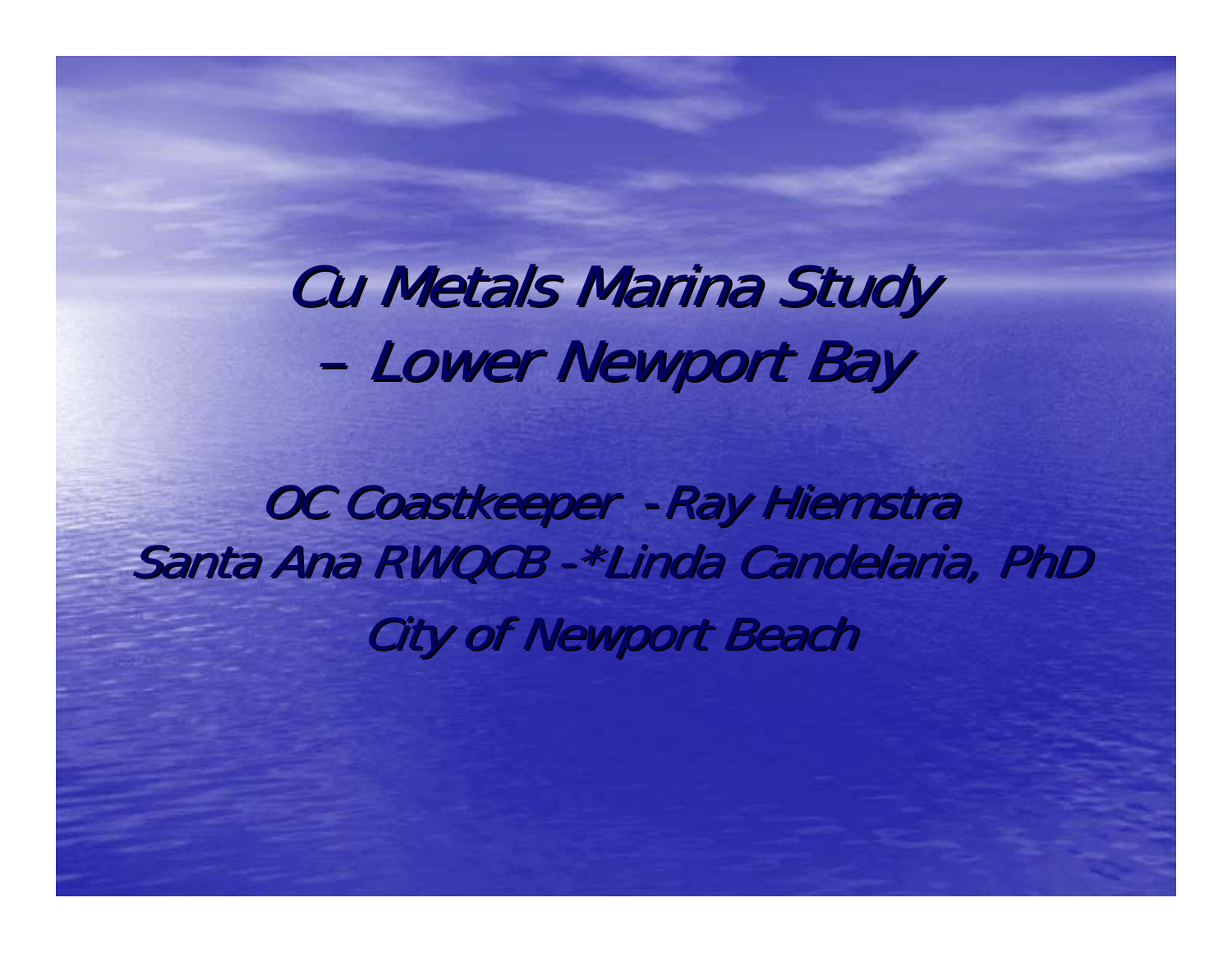

• Cu boat paints are #1 source of Cu in Newport Bay  $~\sim$  60,000lbs/yr – passive leaching+ hull cleaning

• Shelter Island Cu TMDL, NB Metals TMDL

• DPR –reevaluating Cu boat paints registration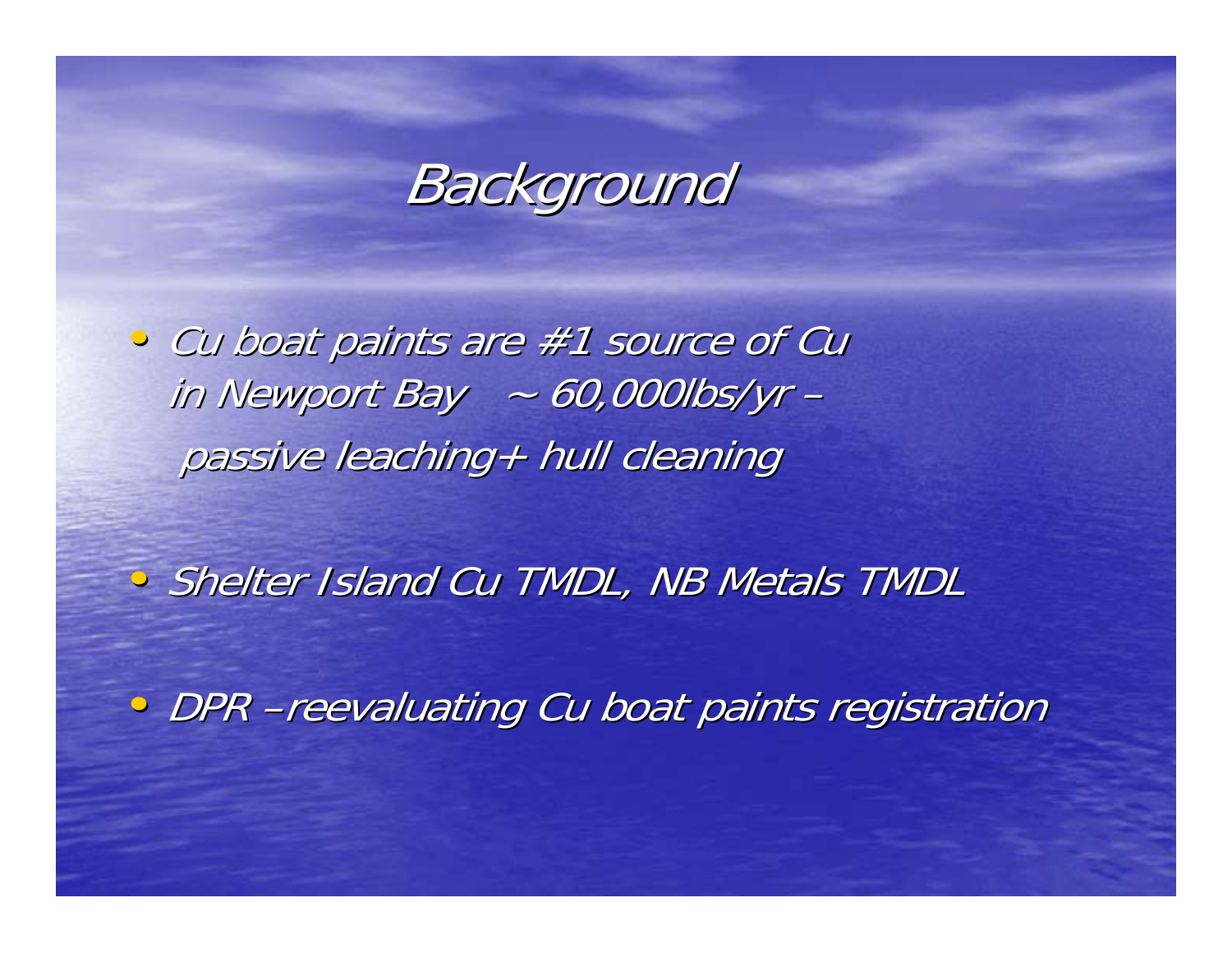

• Determine whether Cu antifouling boat paints are a significant source of Cu to the water & sediments in marinas and Lower Newport Bay

• Determine metal concentrations in water and sediment in marinas and adjacent channel sites

· Determine toxicity in marinas & channels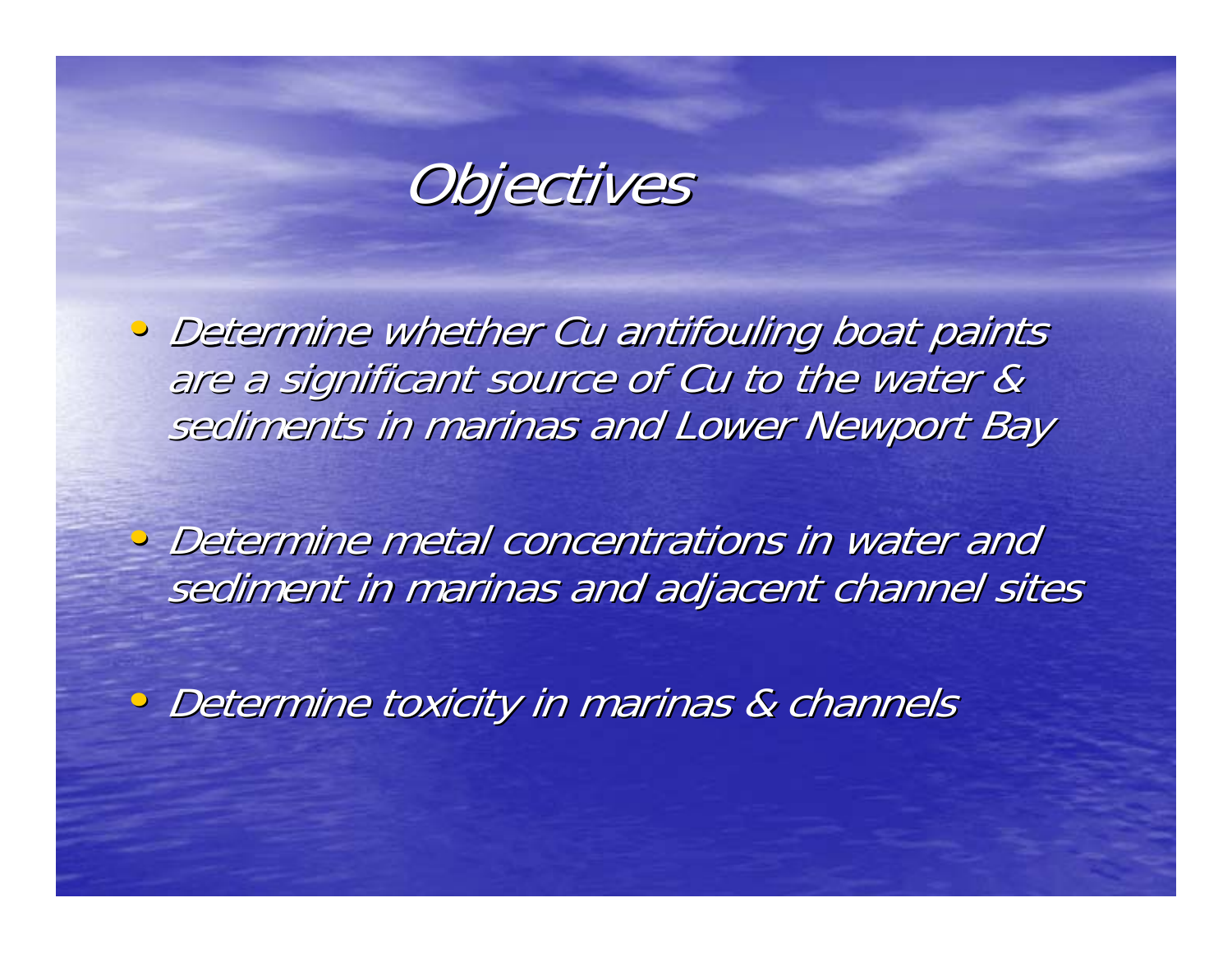# Methodology -sampling

• Collect water and sediment samples throughout Lower Newport Bay

• 8 marinas & adjacent channels (3 stations/marina, 1 channel station) 2 storm drains, 1 shipyard station

• 3 sampling events: May, August, December -August -Toxicity/TOC/PSA -10 samples -November –additional toxicity tests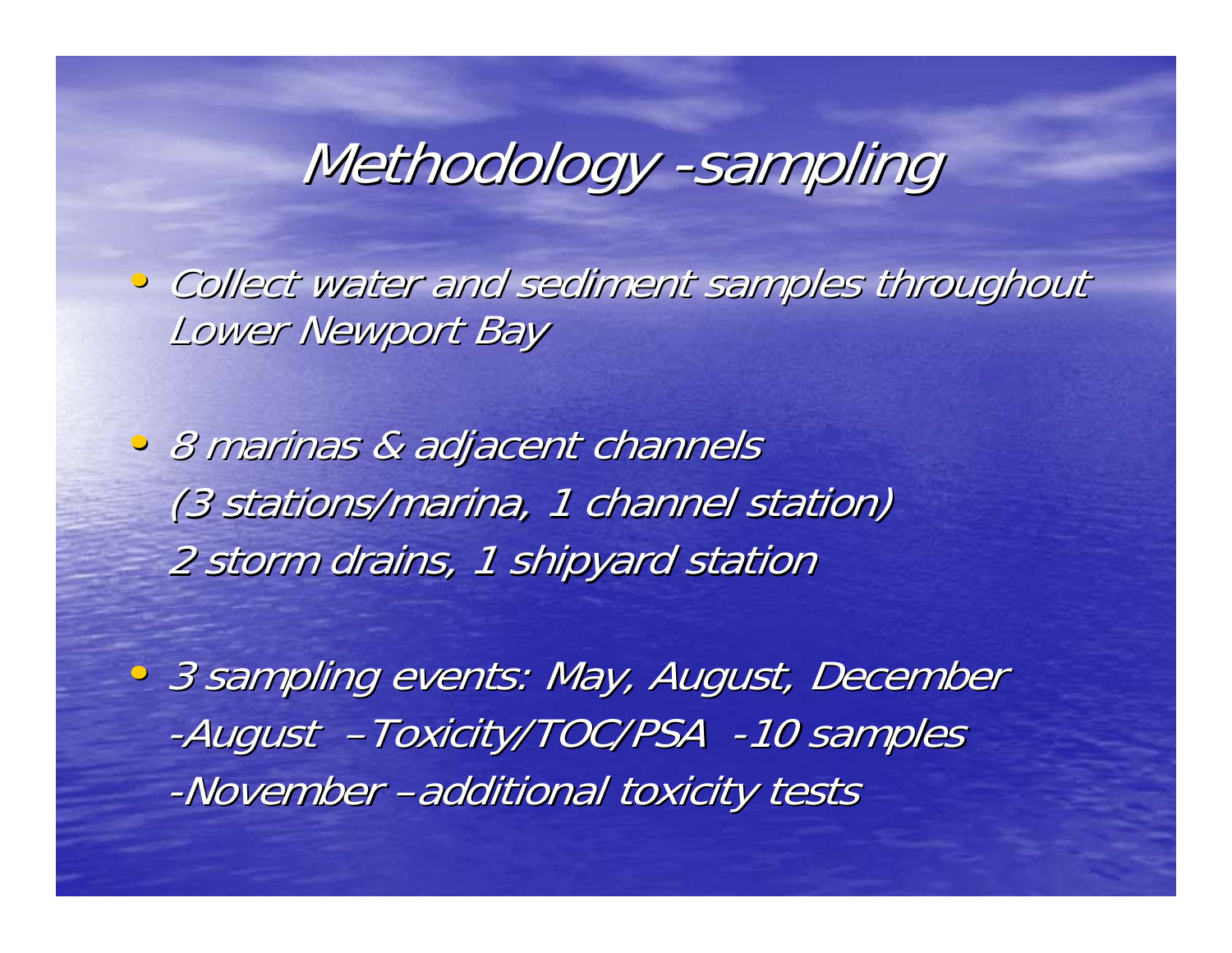### Methodology cont.

• Chemical Analysis •Water – – dissolved & total metals, TSS, DOC, salinity Sediment – metals Aug - PCBs, PAHs, toxicity (water & sed), TOC, PSA, AVS/SEM (sediment) -10 samples • Toxicity Analysis (10 samples) -Water – –– mussel embryo, -Sediment – amphipod ( Eohaustorius), –sediment/water interface, pore water sediment/water interface, pore water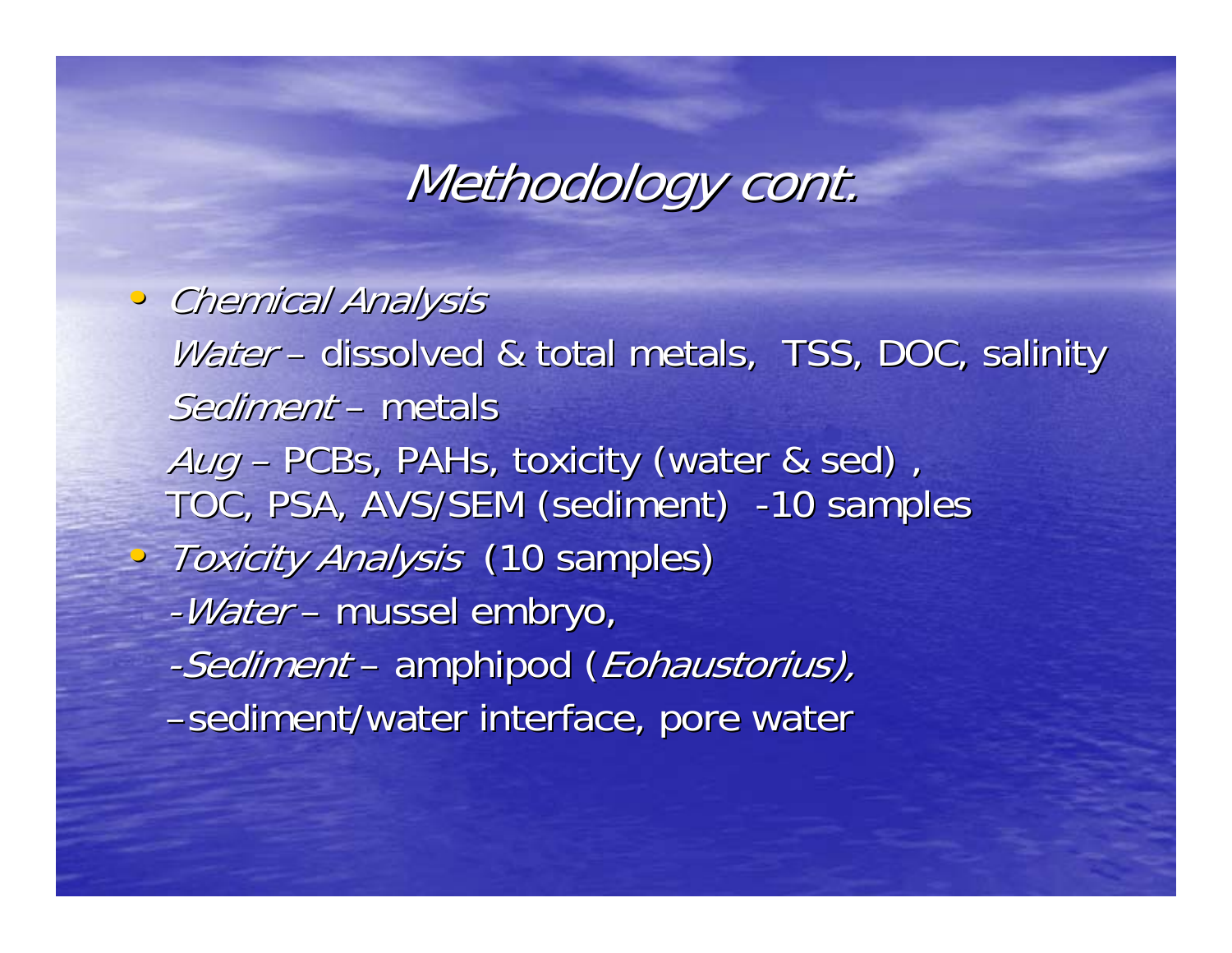### Newport Marinas Copper Study **Marinas and Sites**

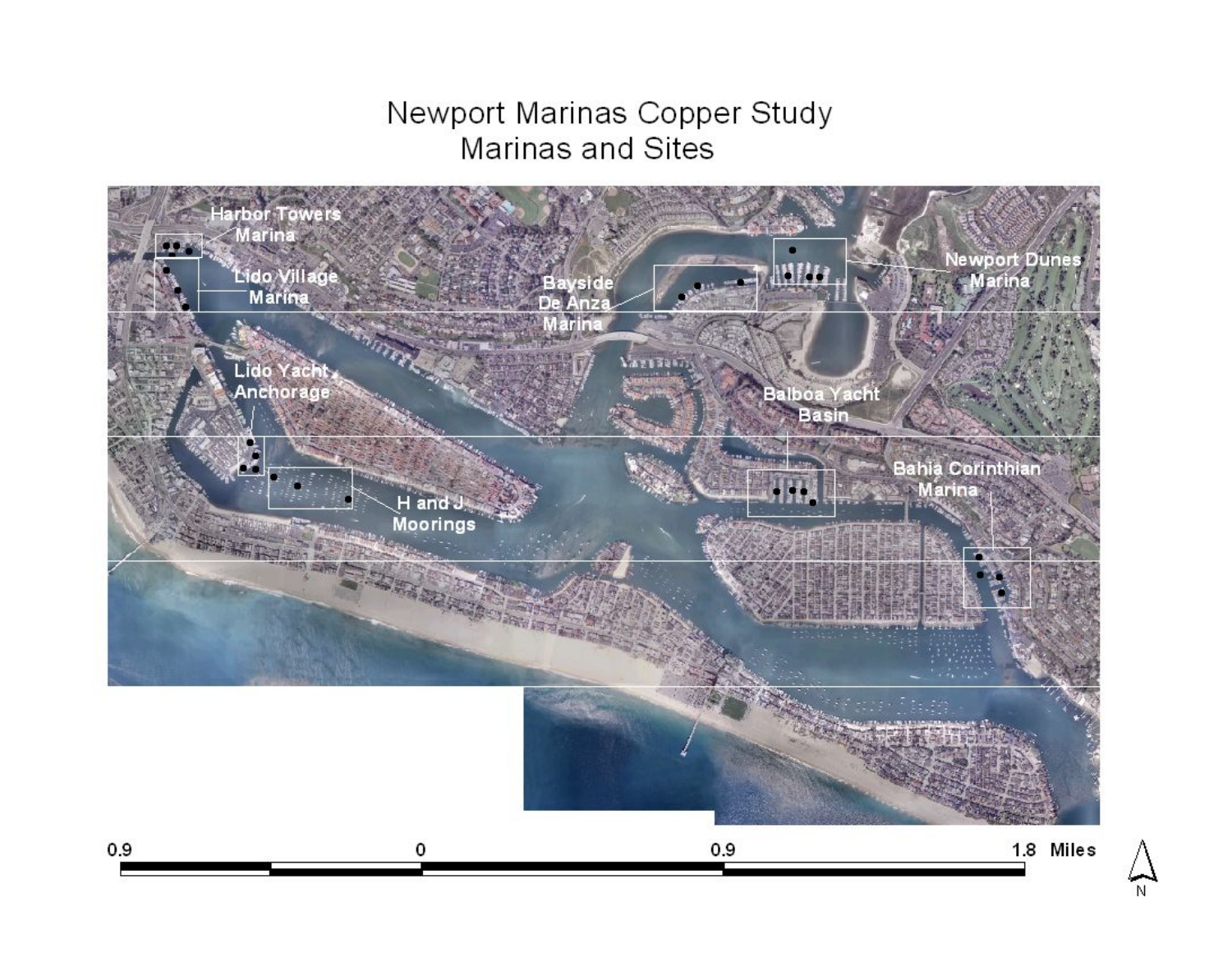

Water – Only Dissolved Cu above CTR standards -chronic-all marinas, acute 6/8 marinas (tested Cu, Cd, Cr, Zn, As, Hg, Pb, Ni)

Mean dissolved Cu concentrations in marinas above mean channel Cu concentrations in most sites (not statistically significant) No water toxicity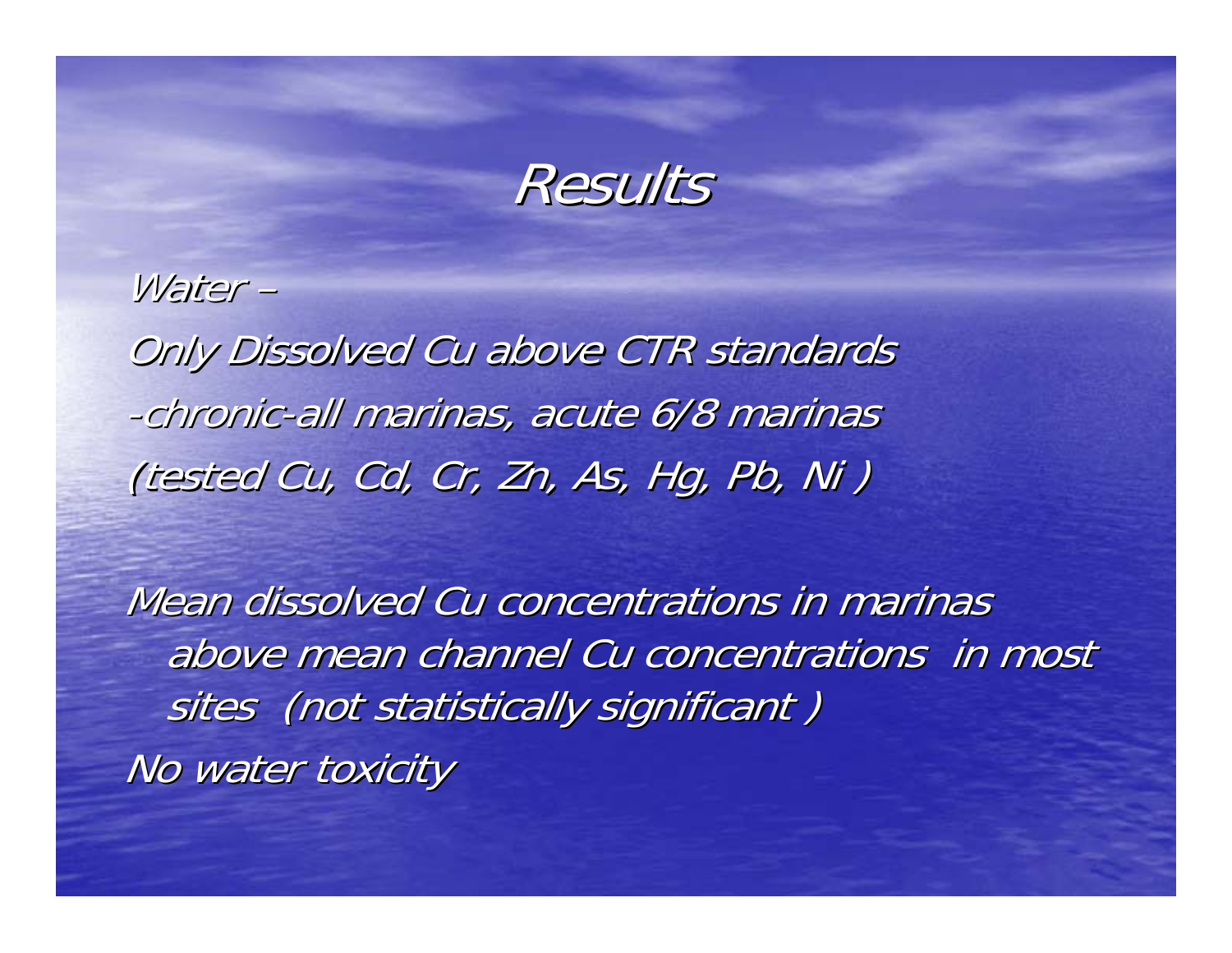

#### **Comparison of average Dissolved Cu concentrations (ug/ dry g) at marina and channel sites**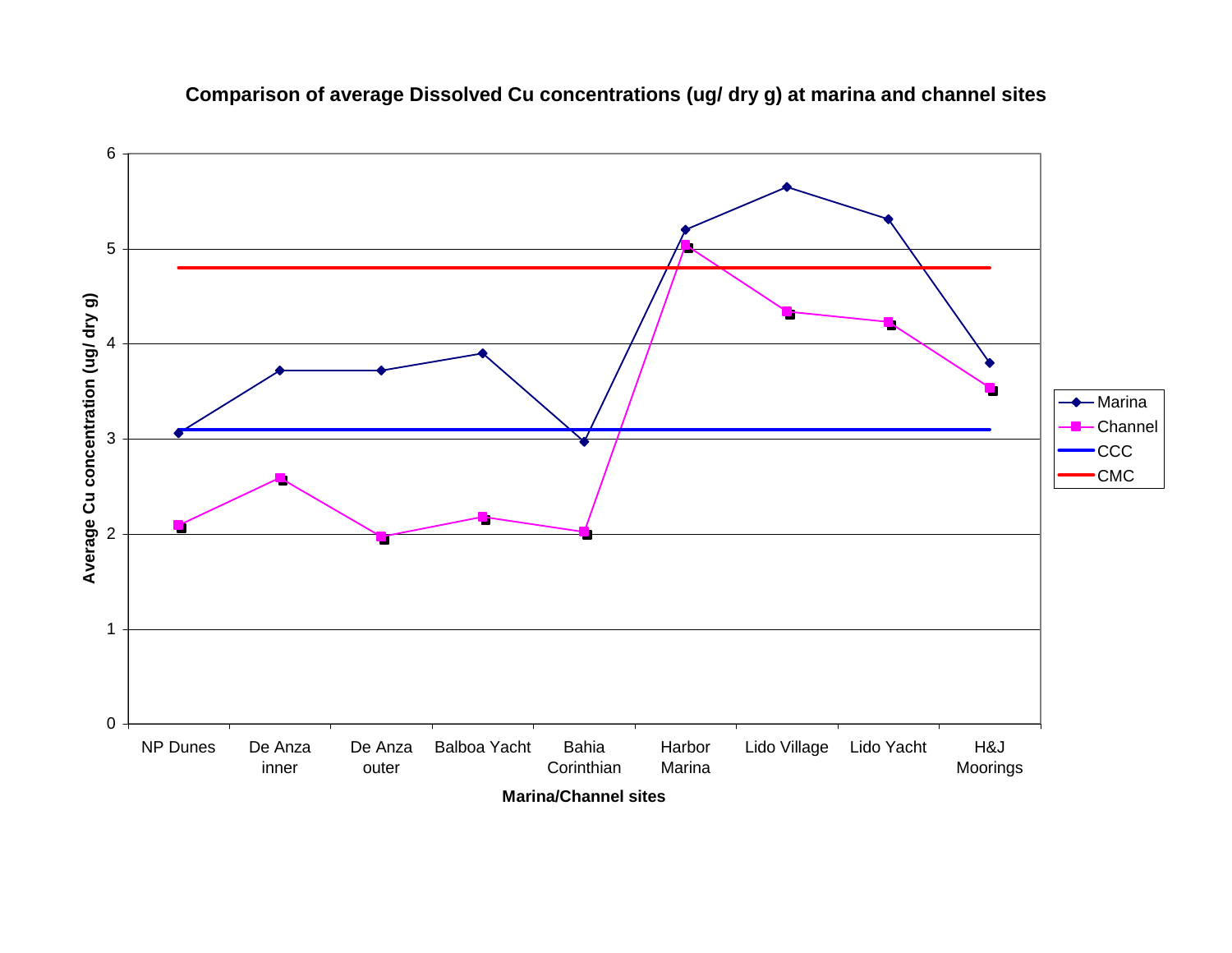

Sediment – Sediment Cu, Hg, Zn above ERMs -Cu, Hg 5/8 marinas, Zn 3/8 marinas

Marina means higher than channel means in most sites -Cu, Zn (statistically significant)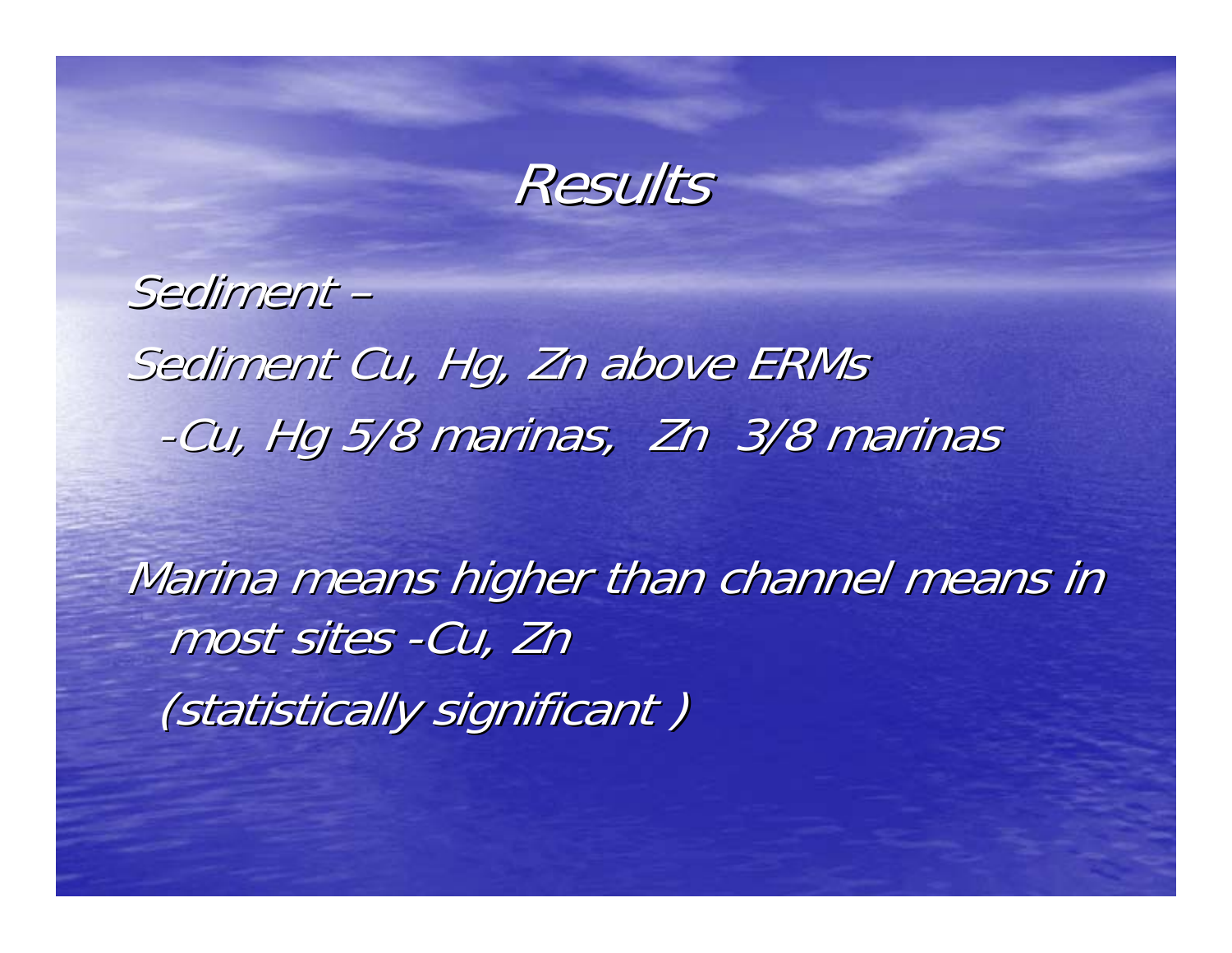

#### **Comparison of average Cu concentrations (ug/ dry g) at marina and channel sites**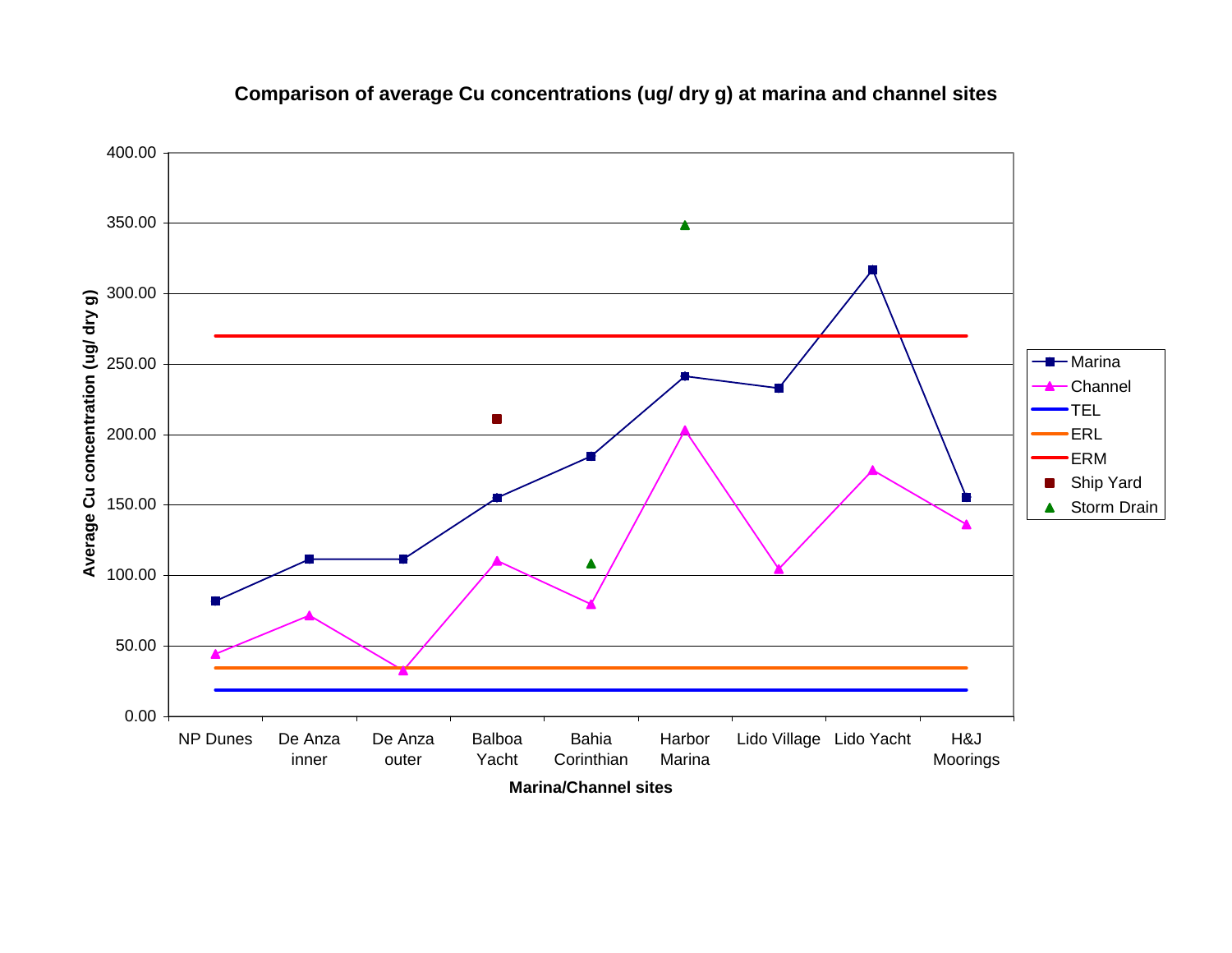

**Comparison of average Dissolved Cu concentrations (ug/ dry g) at marina and channel sites**

**Comparison of average Cu concentrations (ug/ dry g) at marina and channel sites**

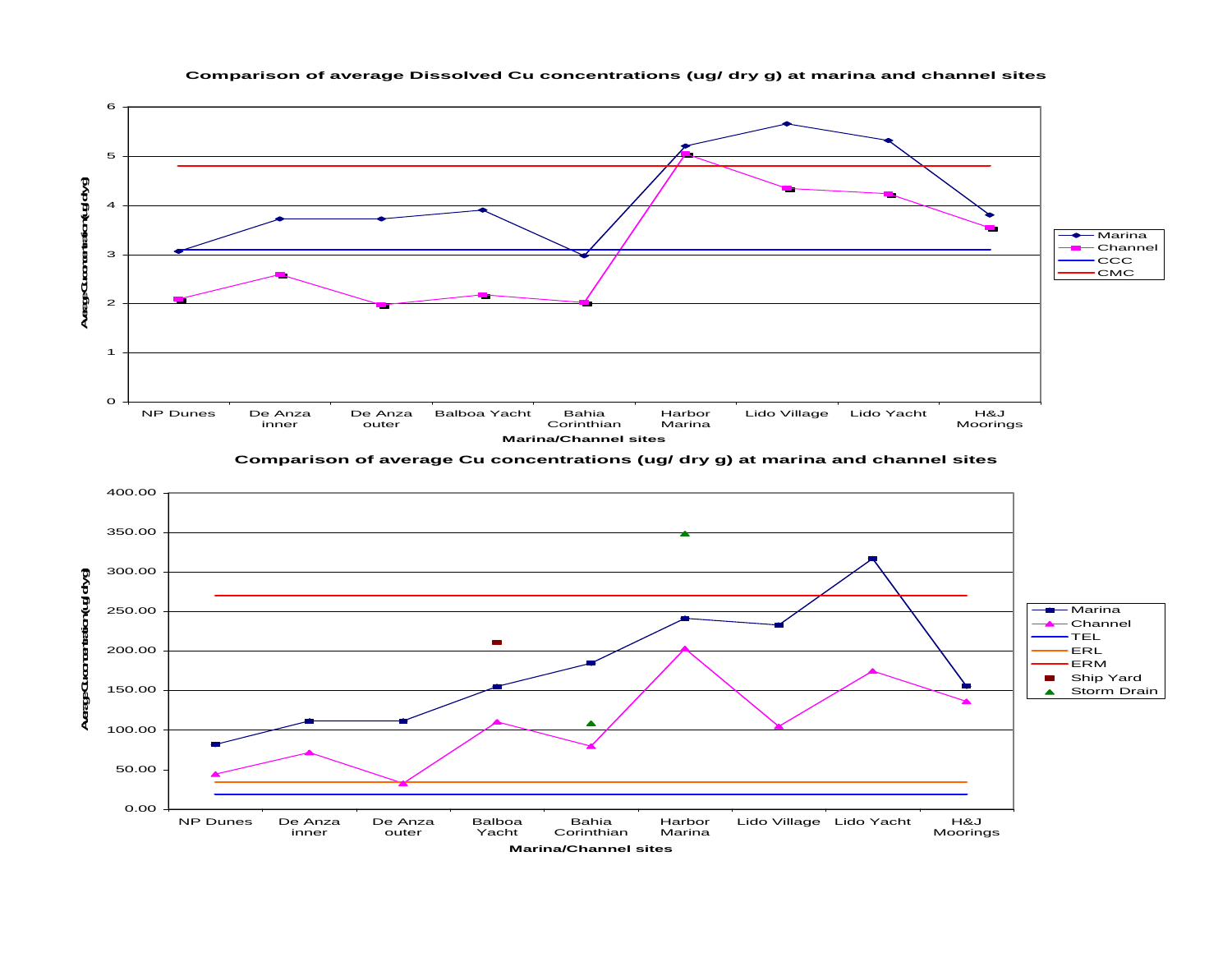

#### **Comparison of average Zn concentrations (ug/ dry g) at marina and channel sites**

**Marina/Channel Sites**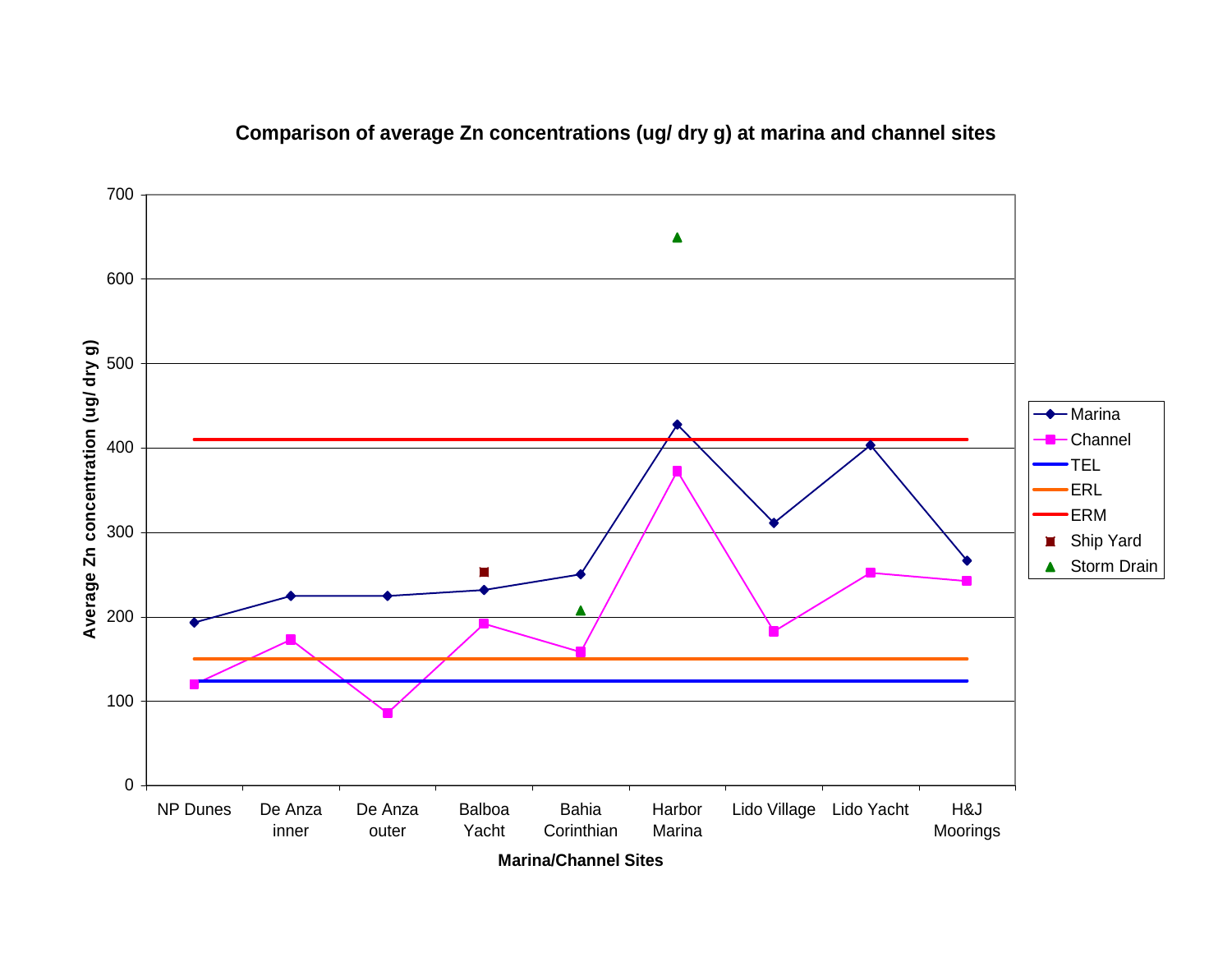

#### **Comparison of average Hg concentrations (ug/ dry g) at marina and channel sites**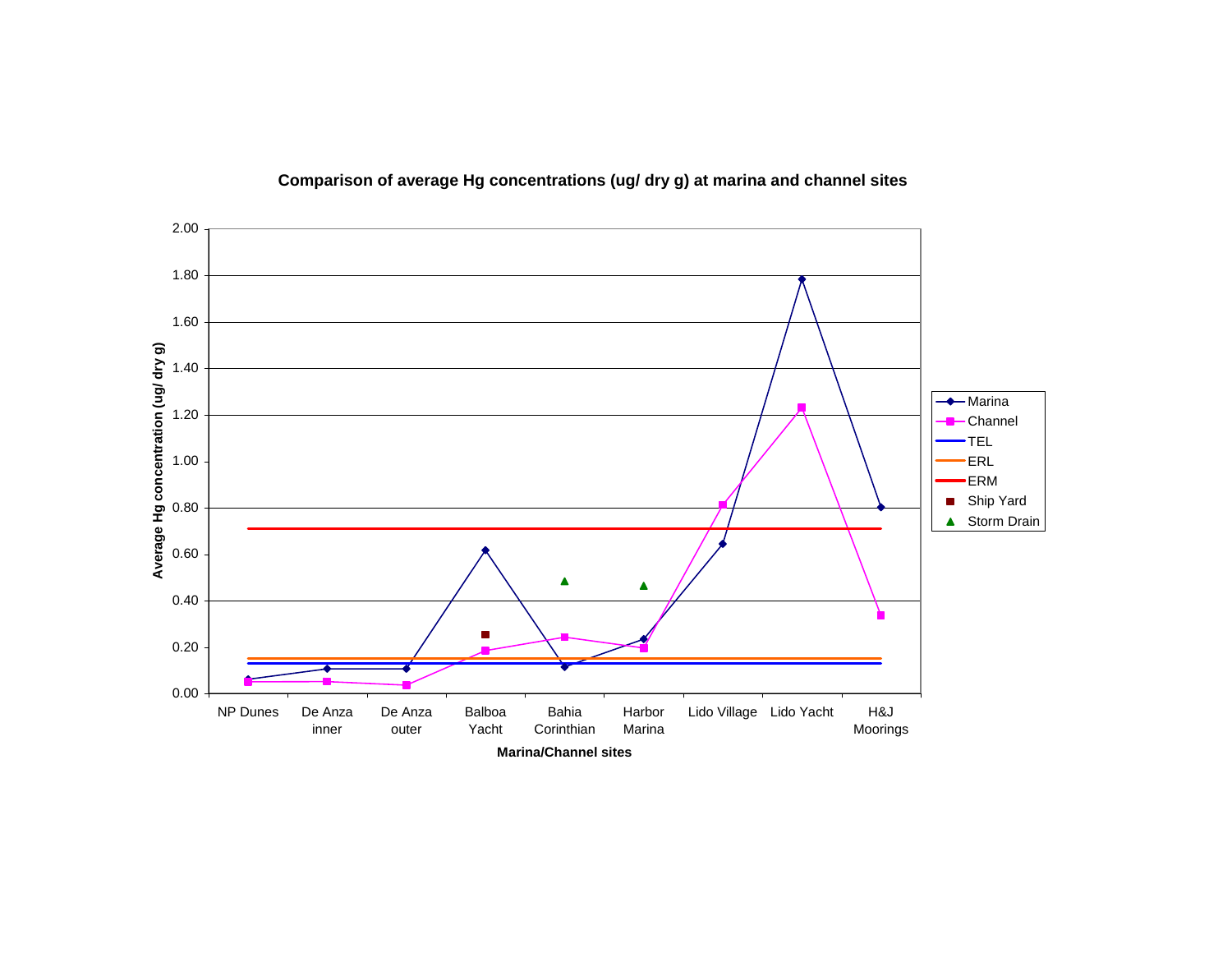**Marina Dissolved Copper (Cu) Averages Per Month**

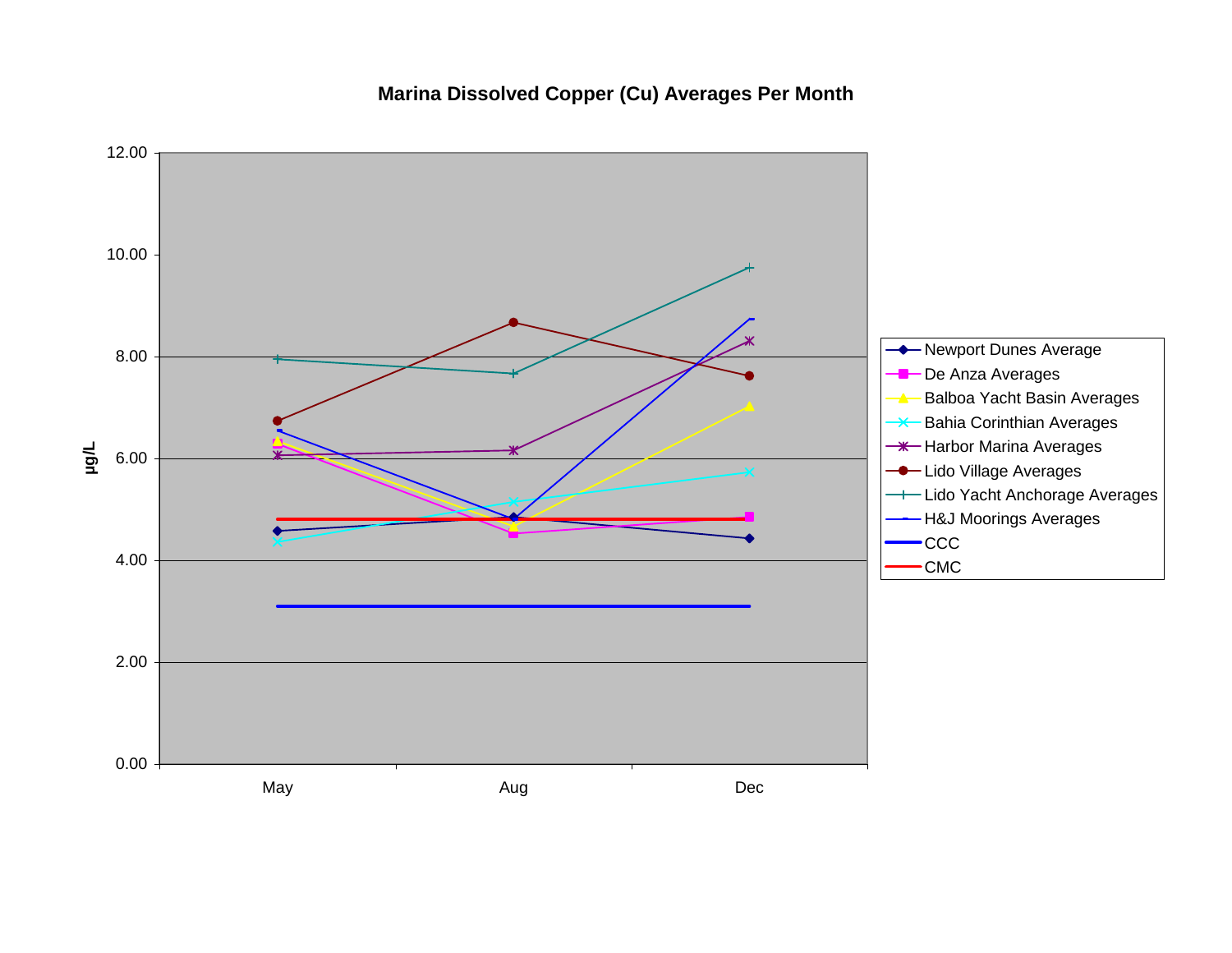#### **Marina Sediment Copper (Cu) Averages Per Month**

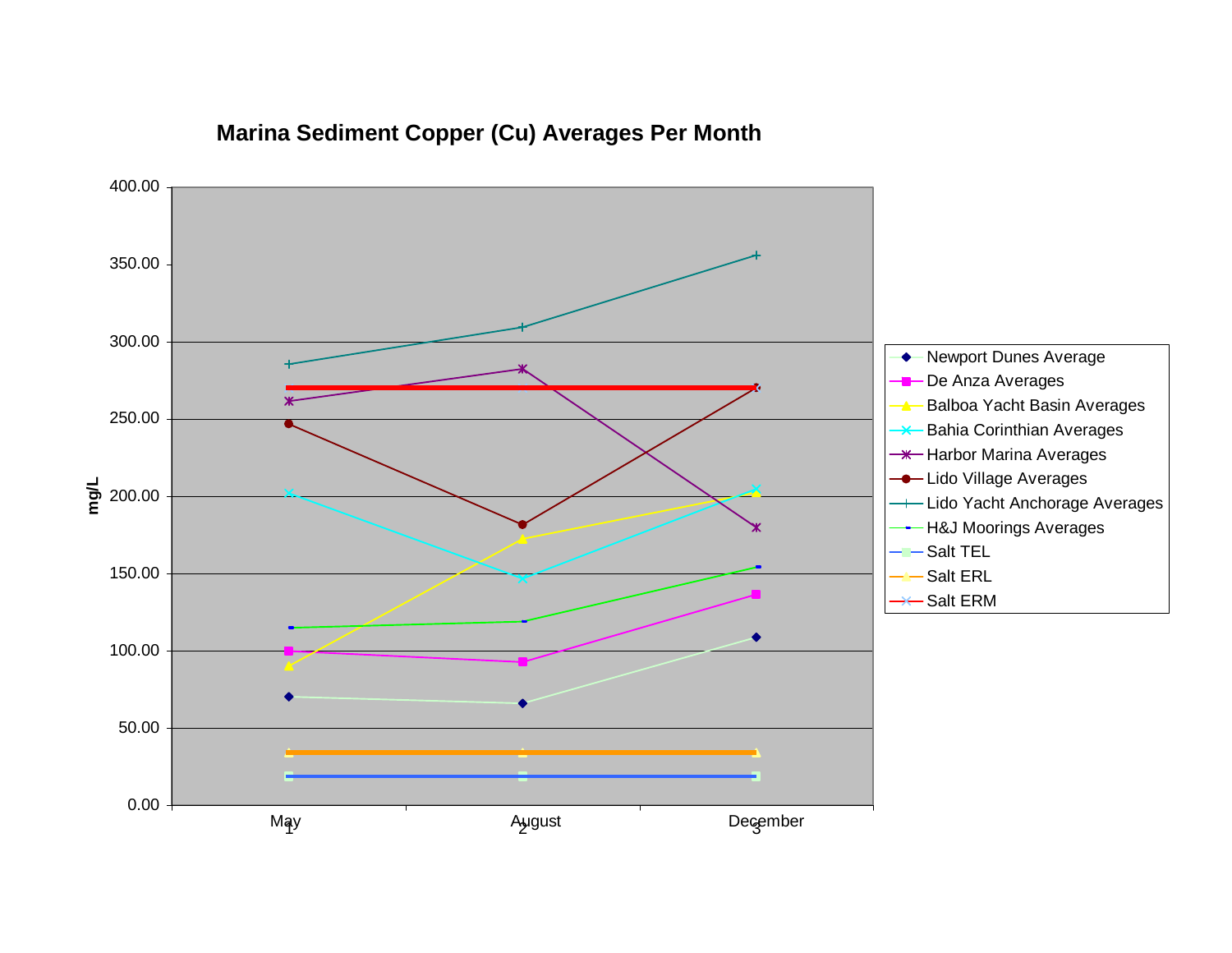**Marina Dissolved Zinc (Zn) Averages Per Month**

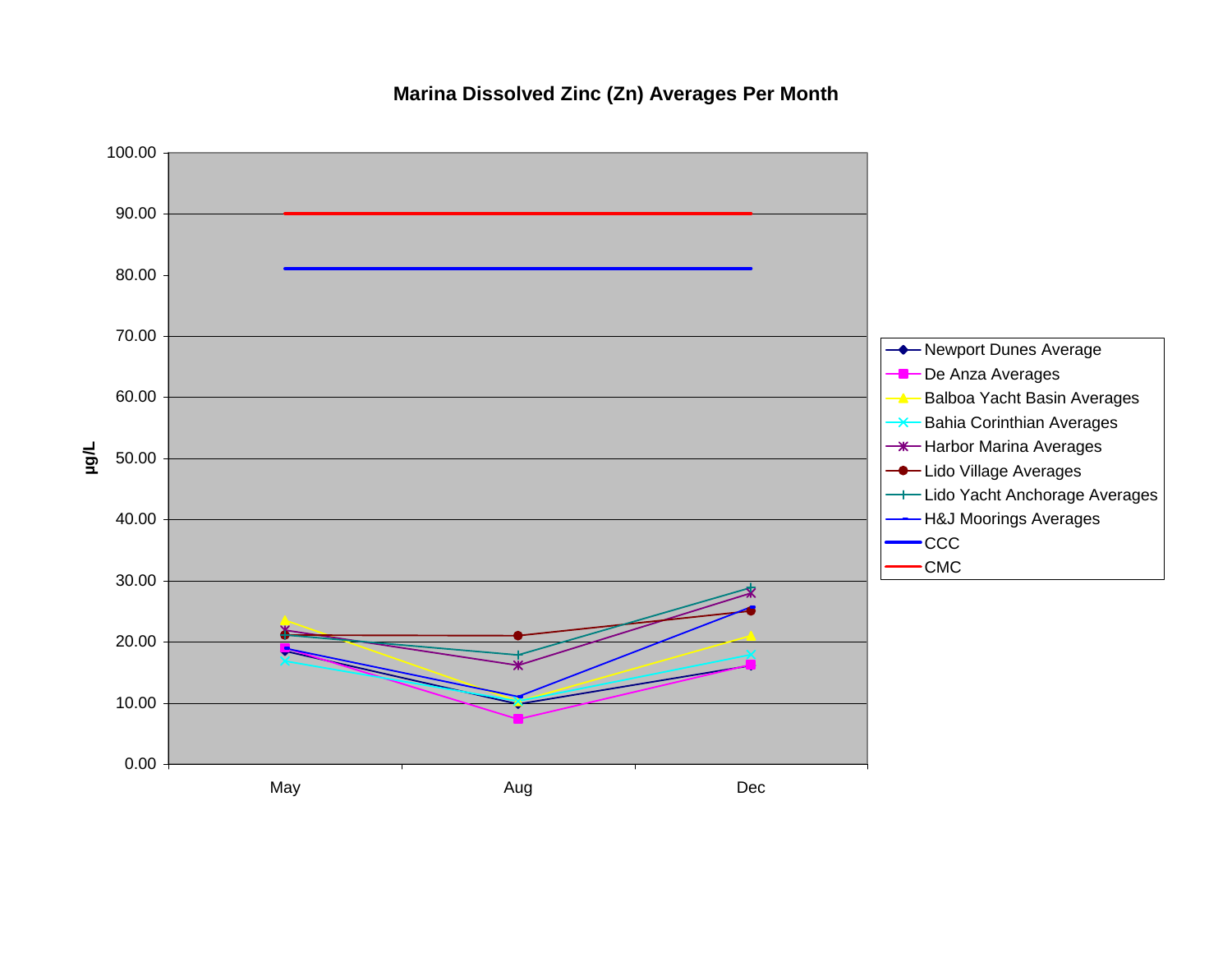#### **Marina Sediment Zinc (Zn) Averages Per Month**

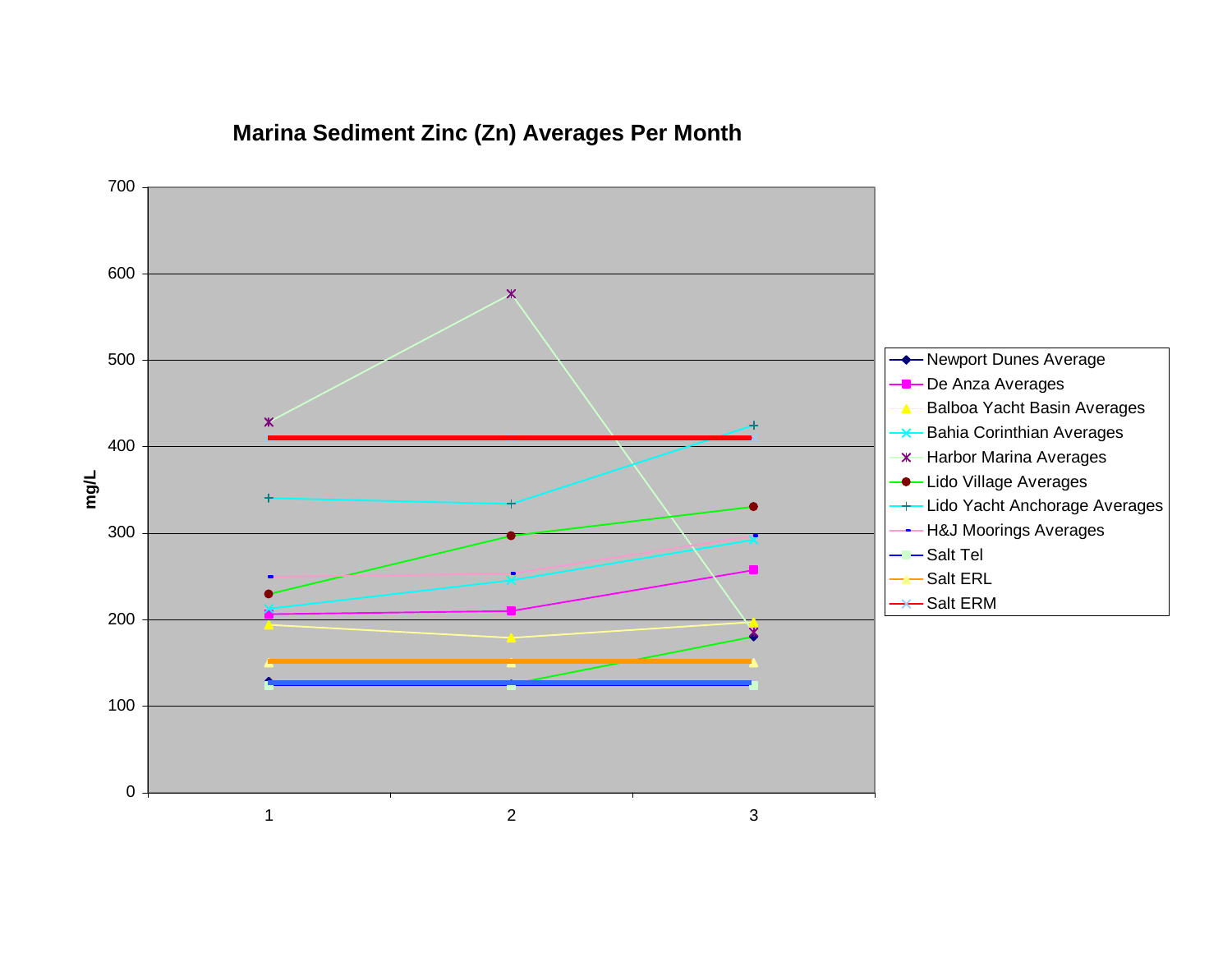## **Dissolved Metals**

|    | Marina mean (ug/L)  | Channel mean (ug/L)       |
|----|---------------------|---------------------------|
|    |                     |                           |
| Cu | $4.26*$             | $3.11*$                   |
|    | *>CTR chronic (3.1) | $*$ > CTR chronic $(3.1)$ |
| Zn | 18.61               | 15.21                     |
| Cd | 0.07                | 0.05                      |
| Pb | 0.02                | 0.01                      |
| As | 1.11                | 1.13                      |
| Hg | <b>Nd</b>           | <b>Nd</b>                 |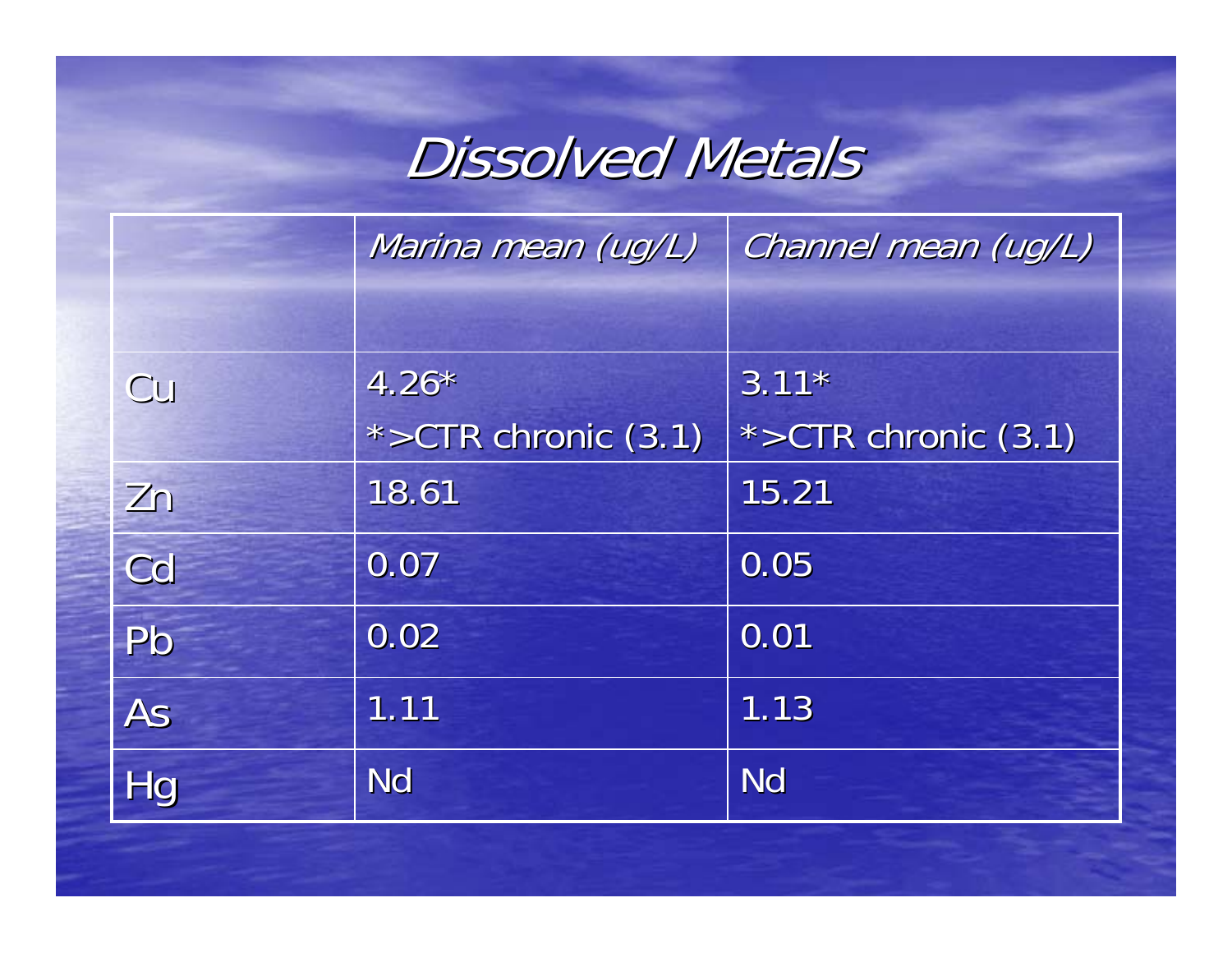

### Water

- Dissolved Copper only metal above CTR standards acute & chronic  $(4.8, 3.1 \text{ ug/L})$ (biggest source of Cu is boat paints  $~ 60,000$  lbs/yr)
- Most dissolved Cu marina means & half channel means above CTR
- Mean dissolved Cu concentrations mostly above mean channel concentrations (not statistically significant)
- Highest dissolved Cu concentrations in W Newport  $(range<sub>2-11</sub> ug/L)$

• No Water Toxicity Found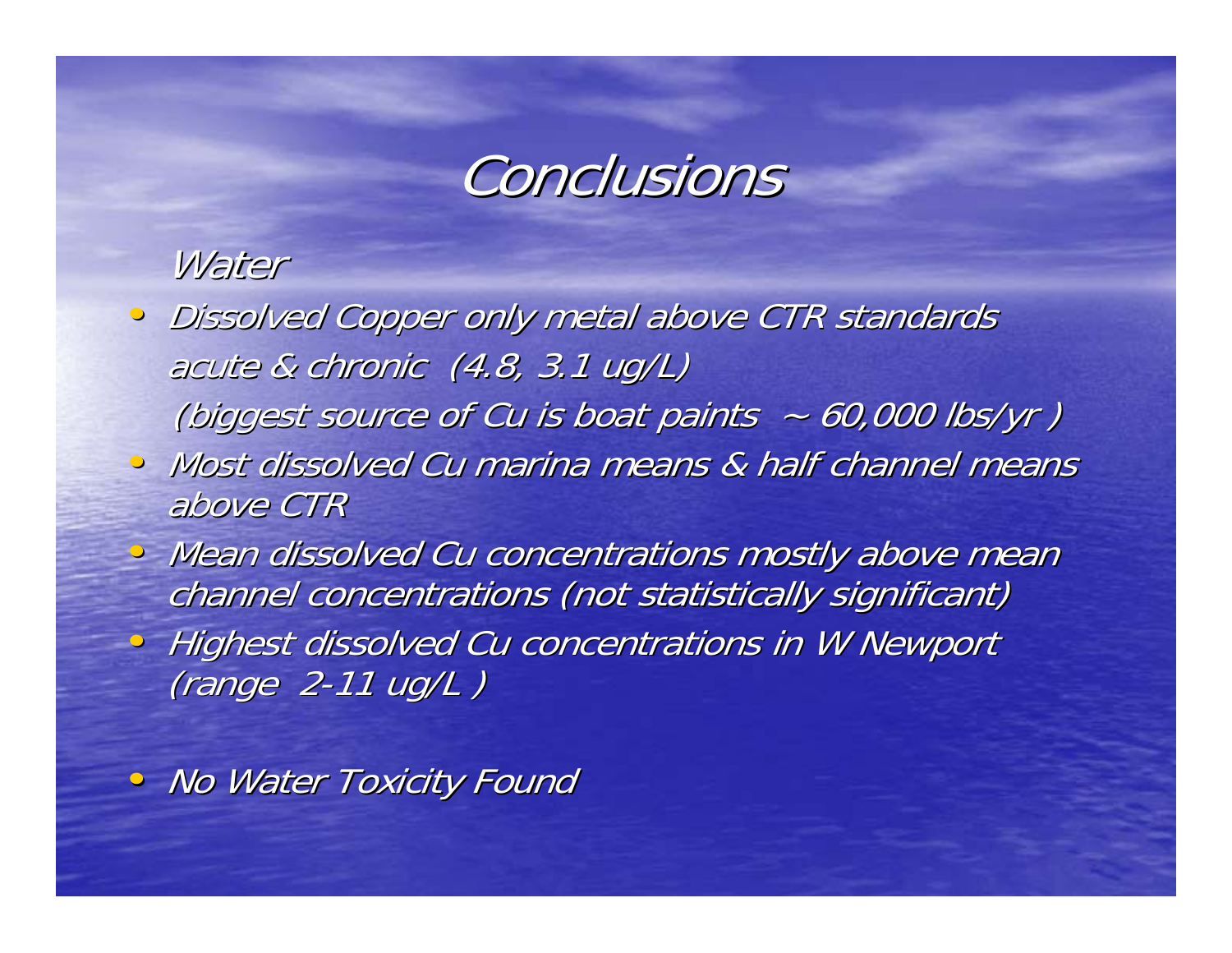## Conclusions cont.

### Sediment

- **Sediment Cu, Hg, Zn above ERMs**  mostly in W Newport
- Sediment Cu, As, Cd, Cr, Hg, Pb and Zn above ERLs

• Marina means mostly higher than channel means (Sediment Cu, Zn -statistically significantly higher in 5/8marinas)

-highest sediment concentrations in W Newport, lowest in Dunes, DeAnza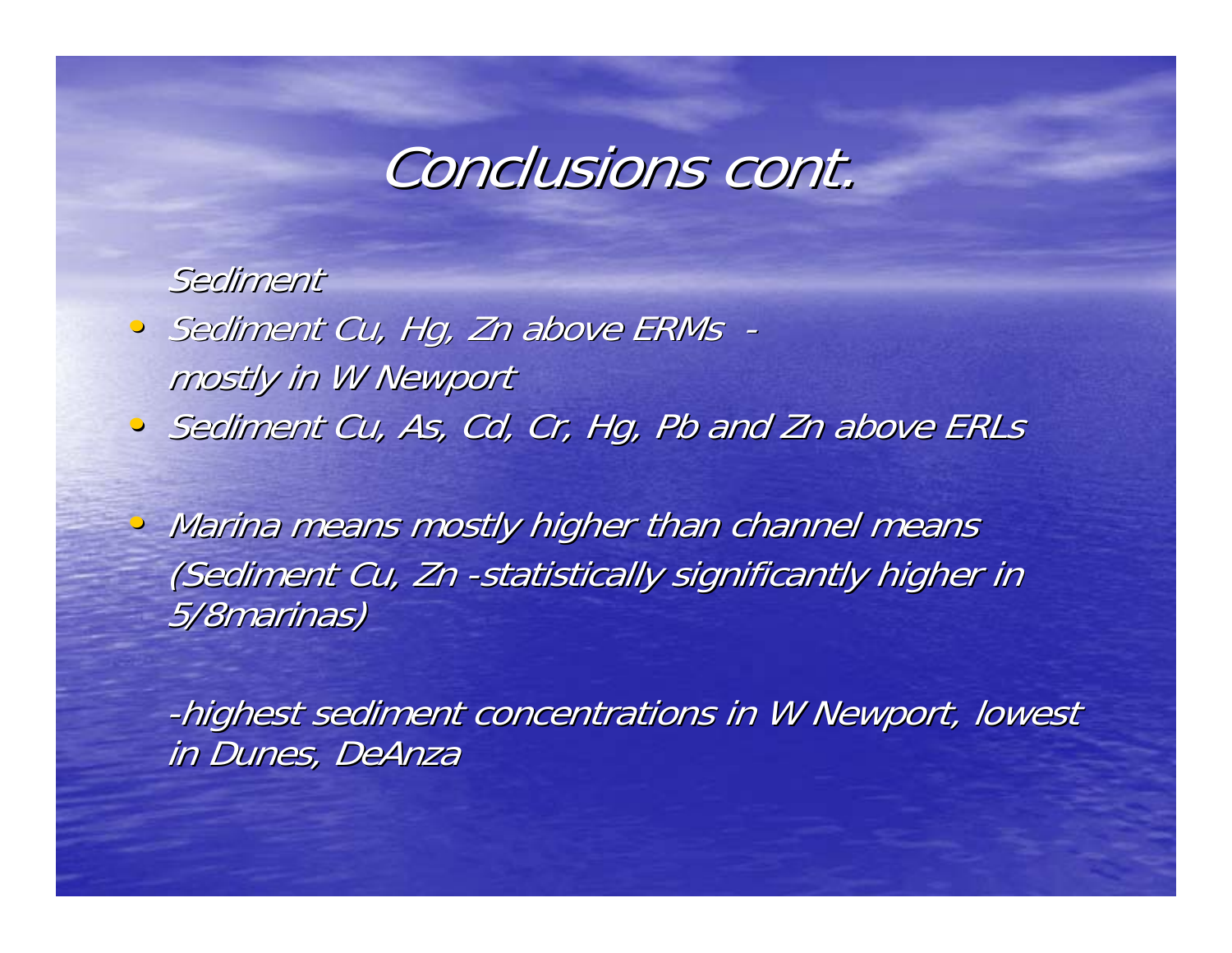## Conclusions cont.

### Sediment Toxicity

- Sediment toxicity found at 8/10 stations tested (6/8 marinas) w/Eohaustorius
- Pore water tests showed reduced %alive altho results were inconclusive

• Data suggests that Cu boat paints are significant source of Cu to marina waters and sediments